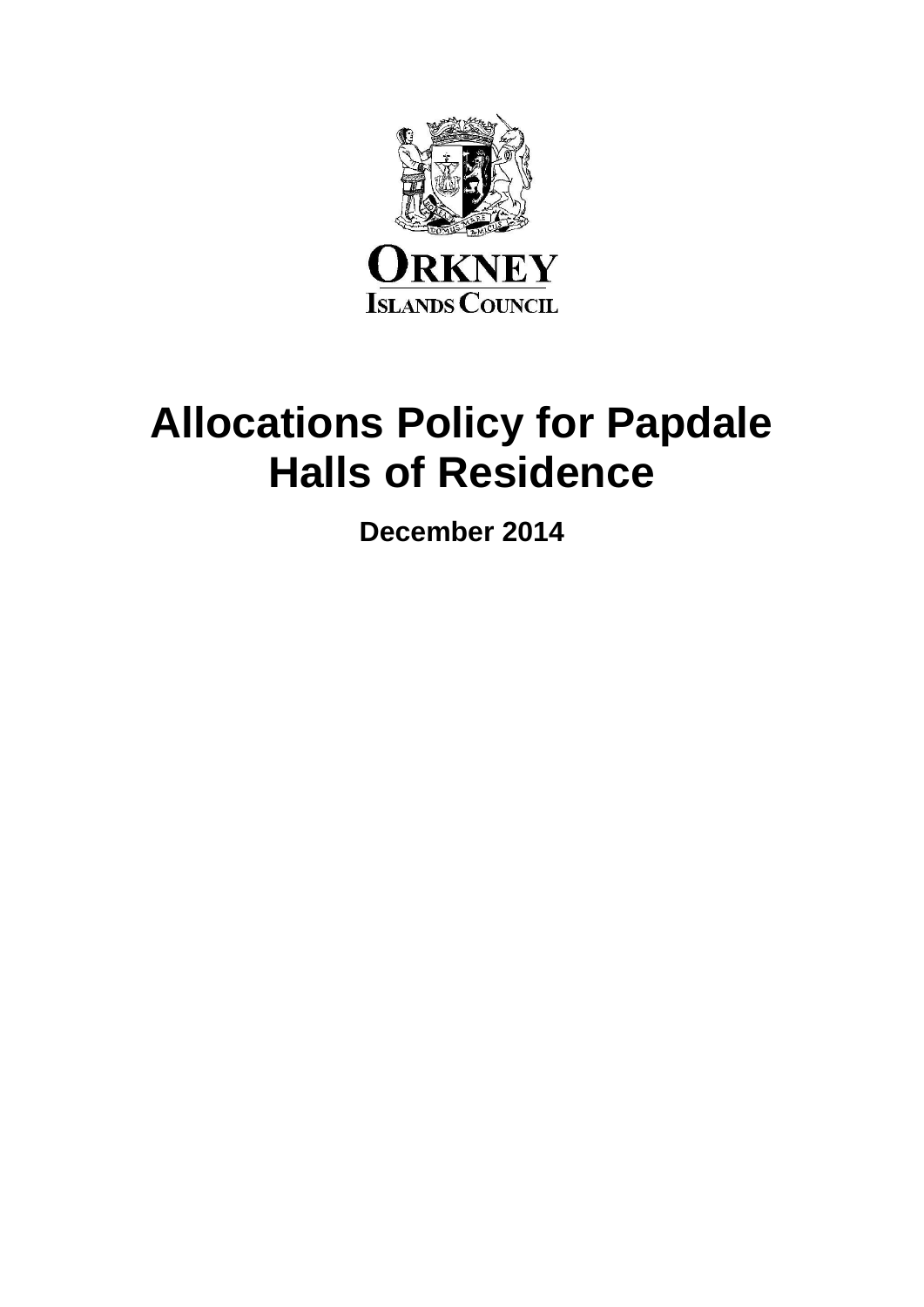|                                  | Doc ref          | Rev | Issue date | Reason for<br>issue                                     | Reviewer                                      | Sign |
|----------------------------------|------------------|-----|------------|---------------------------------------------------------|-----------------------------------------------|------|
| <b>PHOR</b><br><b>POL</b><br>110 | First draft.     | 1   | 23/4/13    | <b>New</b>                                              | Head of<br>Housing and<br><b>Homelessness</b> |      |
| <b>PHOR</b><br><b>POL</b><br>110 | Second<br>draft. | 1   | 2/5/13     | <b>New</b>                                              | Head of<br>Housing and<br><b>Homelessness</b> |      |
| <b>PHOR</b><br><b>POL</b><br>110 | Final.           | 1   | 30/5/13    | $Final - E, L$<br>and H<br>approved<br>6/2/13           | Head of<br>Housing and<br><b>Homelessness</b> |      |
| <b>PHOR</b><br>POL<br>110        | Minor<br>review. | 1   | 11/12/14   | Minor review<br>following<br>opening of<br>new building | Head of<br>Housing and<br><b>Homelessness</b> |      |

This document is available, on request, in different formats such as tape, Braille, and in large print. It can also be made available in other languages on request.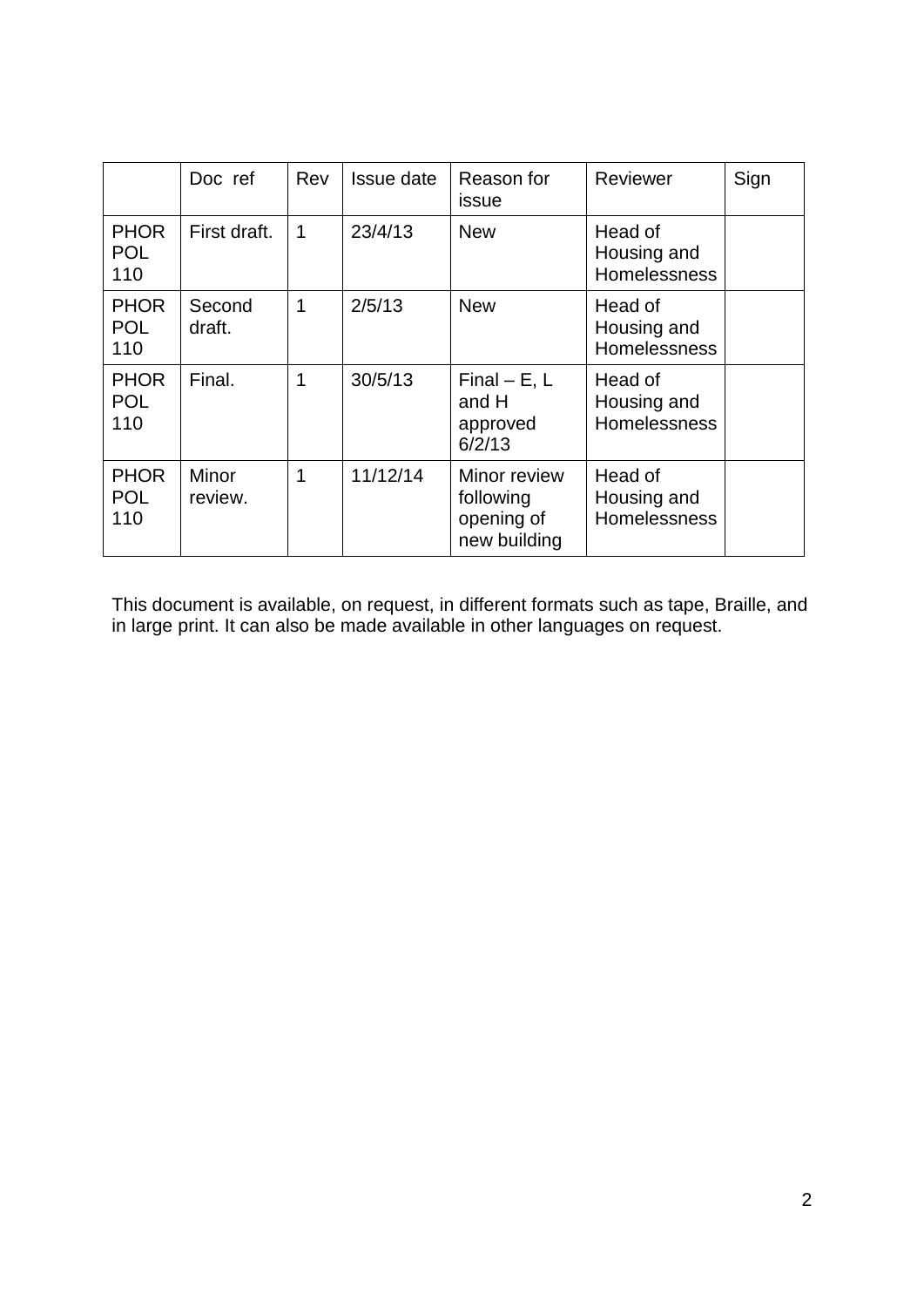# **Contents**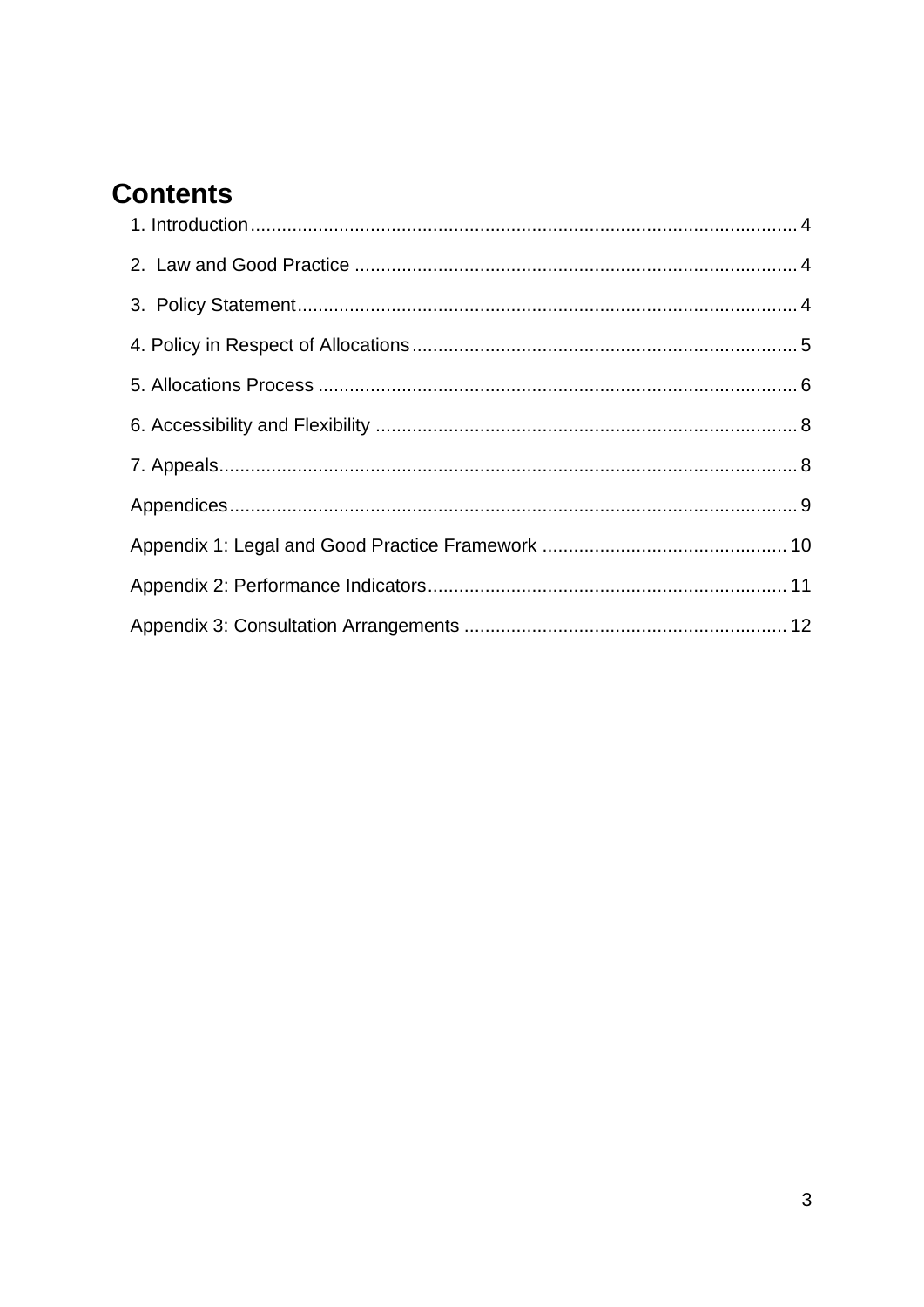#### <span id="page-3-0"></span>**1. Introduction**

Papdale Halls of Residence provides school care accommodation services for secondary school pupils from the north and south Orkney islands to enable them to complete their education.

The service is offered to school pupils of between 11 and 18 years of age and is registered with the Care Inspectorate.

Our staff team of dedicated care professionals look after school pupils in a safe and welcoming environment in which school pupils can express themselves as individuals while developing social skills and emotional maturity, and of course seeking to reach their full academic potential.

#### <span id="page-3-1"></span>**2. Law and Good Practice**

The Education (Scotland) Act 1980, section 51(1) states that an education authority shall make such arrangements as they consider necessary for the provision of any facilities in respect of pupils attending schools or other educational establishments.

Papdale Halls of Residence comes under the definition of a school in terms of section 135 of the Education (Scotland) Act 1980.

The Local Authority is entitled to establish criteria and policy for entitlement to places in Papdale Halls of Residence to ensure proper management of its educational assets.

The Equality Act 2010 aims to ensure that no discrimination exists in respect of service provision. Orkney Islands Council has established a corporate equal opportunities policy that covers all of its activities. As part of this strategy, we will ensure that equality matters are integrated within all our policies and practices. This process is known as "mainstreaming" of equality.

Papdale Halls of Residence constitutes a school care accommodation service and is regulated by the Care Inspectorate in line with the Public Services Reform (Scotland) Act 2010.

Consequently Papdale Halls of Residence subscribes to the National Care Standards for school care accommodation services. More information on the National Care Standards is available at [http://www.nationalcarestandards.org/229.html](https://www.webarchive.org.uk/wayback/archive/20150309174819/http://www.nationalcarestandards.org/)

#### <span id="page-3-2"></span>**3. Policy Statement**

This section outlines the principles that underpin our procedures for providing school care accommodation services.

3.1. We ensure that our school care accommodation policies and procedures conform to all relevant legal and good practice guidelines. For example, the Education (Scotland) Act 1980.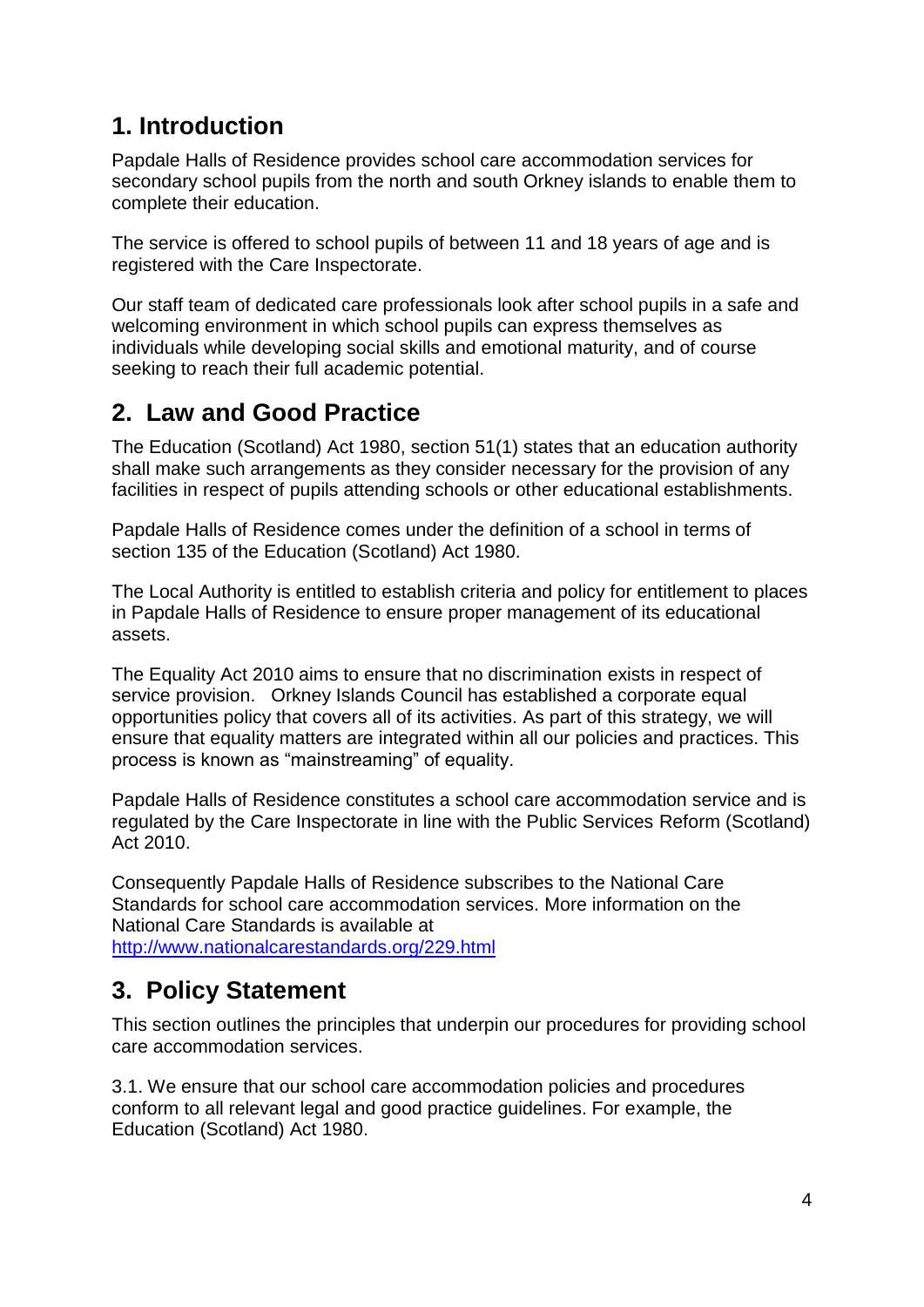3.2. We aim to prevent and alleviate discrimination in all our practices. This is based on the Scotland Act 1998 definition of equality that covers discrimination on grounds of sex or marital status, racial grounds, disability, age, sexual orientation, language or social origin, or the personal attributes, including belief or opinions such as religious beliefs or political opinions.

We aim also to promote equality and to promote good relations between groups, for instance, between different racial groups in accordance with the Equality Act 2010.

3.3. We strive to provide good quality accommodation and related services for residents and ensure that as far as possible, Papdale Halls of Residence represents a "home from home".

3.4. We establish close inter-agency links to ensure residents obtain a high standard of service. For instance we work closely with Kirkwall Grammar School and other schools to ensure a smooth transition and high standards of educational provision and with Orkney Health and Care in relation to the provision of medical services.

3.5. We process applications and case notes to ensure confidentiality and access to information will be in line with our legal requirements, for example, the Data Protection Act 1998.

3.6. We monitor our practice through an effective performance management system. (Appendix 2 details current issues that are monitored). Indicators to measure performance will be developed in consultation with service users as part of our Resident Participation Strategy, and information will be publicised in both the Annual Report, Newsletters and any other form agreed with residents.

3.7. We deal with appeals in accordance with section 7 of this policy.

3.8. We review these procedures formally on a three yearly basis or more regularly as required.

Appendix 3 highlights current consultation procedures.

#### <span id="page-4-0"></span>**4. Policy in Respect of Allocations**

For isles pupils in the Kirkwall Grammar School (KGS) catchment area, a large number have no feasible alternative to residing in Papdale Halls of Residence in order to access KGS as follows:

4.1. Pupils from Sanday, Stronsay, Westray and Papa Westray who normally transfer at the beginning of S5; and.

4.2. Pupils from North Ronaldsay and Eday who transfer at the beginning of S1.

There are other pupils who attend KGS, who do not need to stay in Papdale Halls of Residence but may request to do so, as follows:

4.3. Pupils from Hoy can opt to attend Stromness Academy or KGS from the beginning of S1. Daily travel from Hoy to Kirkwall leads to an extremely long day, consequently pupils may request to stay in Papdale Halls of Residence. A similar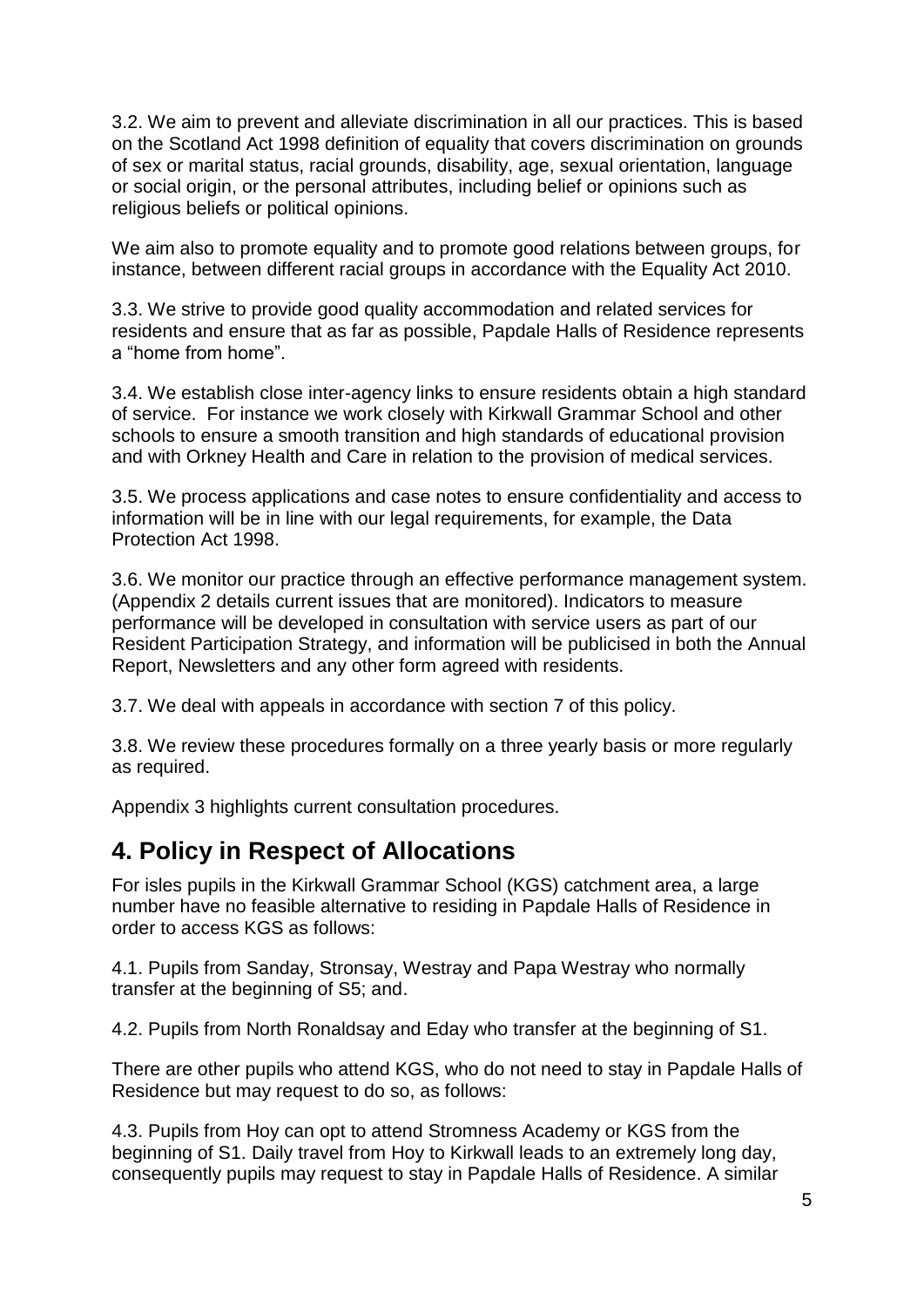situation applies to pupils from Flotta and Egilsay. This involves being off the island between 10 and 12 hours per day.

4.4. Pupils from Rousay and Wyre, again daily travel leads to a long day of between 9 and 10 hours.

4.5. Pupils from Shapinsay are expected to travel daily as a general rule.

There is a need to prioritise entitlement and consequently priority will be awarded as follows:

4.6. Pupils whose attendance at KGS can only be facilitated if they stay in Papdale Halls of Residence.

4.7. Pupils from Hoy, Flotta or Egilsay who wish to attend KGS but do not wish to travel daily.

4.8. Pupils whose parents make placing requests with a compelling case, for example their child requires courses not available at the junior high school (particularly for S4).

4.9. Pupils from Rousay, Shapinsay or Wyre who do not wish to travel daily; and.

4.10. Pupils from Norway who are part of the exchange programme.

#### <span id="page-5-0"></span>**5. Allocations Process**

Where joint custody arrangements apply, the area guoted should be the pupil's main residence that is the home where they spend the majority of their time, certainly through the school week. Generally where one parent is resident on the Orkney mainland, it is expected that residency arrangements would be facilitated to enable that child to live with that parent throughout the school week. It is recognised that in a minority of cases, there may be reasons why a child cannot reside with one parent.

In considering any placing request, the best interests of the child will be considered.

In order to prioritise places the following priorities will apply.

| <b>Priority 1</b>                                                                                |                                          |  |  |  |  |
|--------------------------------------------------------------------------------------------------|------------------------------------------|--|--|--|--|
| Existing residents.                                                                              | Will continue to have a place until they |  |  |  |  |
| S5 and S6 pupils from Sanday, Stronsay,<br>Westray and Papa Westray.                             | complete their school education at KGS.  |  |  |  |  |
| S1 – S6 pupils from North Ronaldsay<br>and Eday.                                                 |                                          |  |  |  |  |
| <b>Priority 2</b>                                                                                |                                          |  |  |  |  |
| Pupils from Hoy, Flotta or Egilsay who<br>wish to attend KGS but do not wish to<br>travel daily. | Admission is via a placing request.      |  |  |  |  |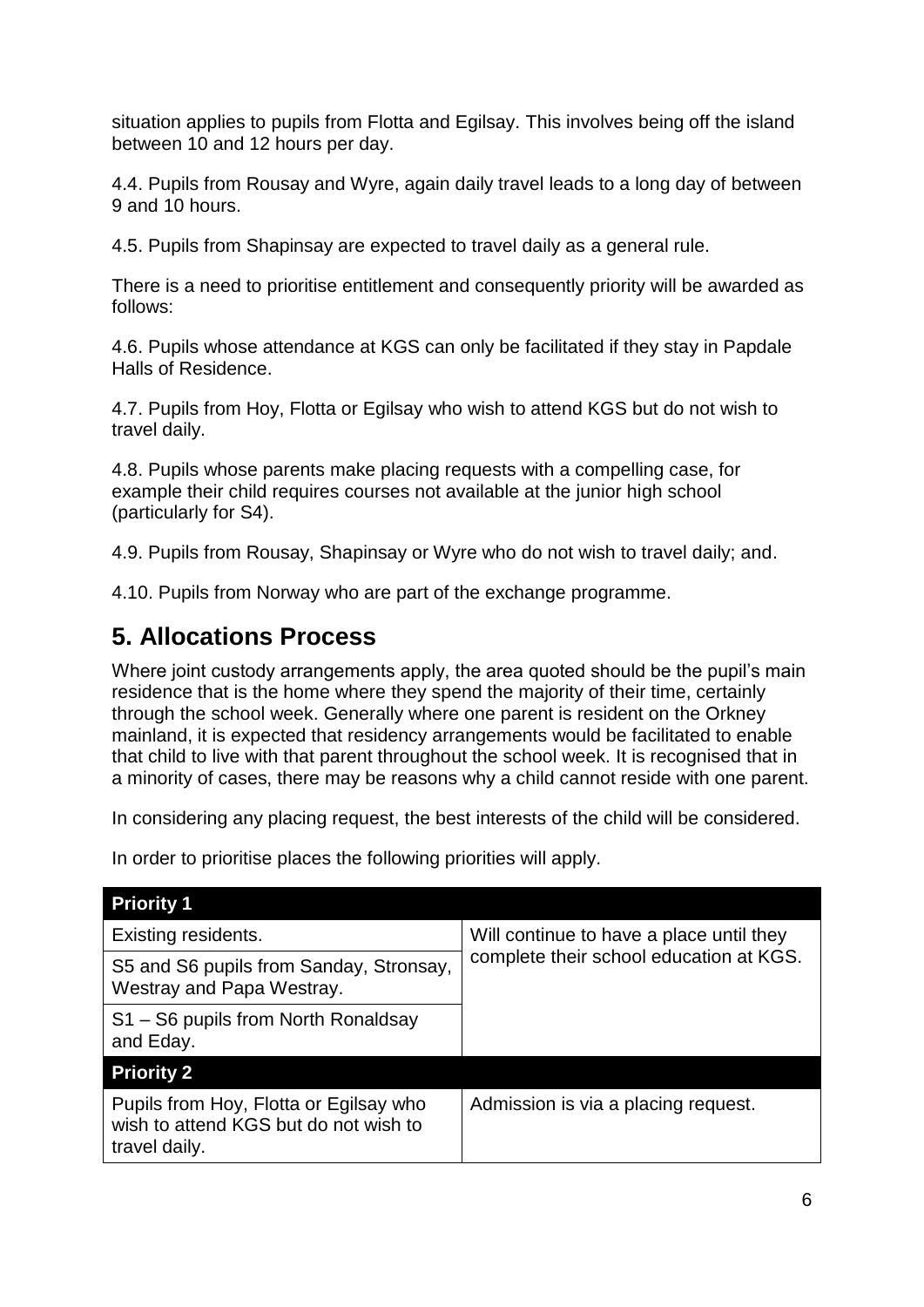| <b>Priority 3</b>                                                                                                                                                                           |                                                                                                                                                                                                                                                                                                                                                                                                                                 |  |  |  |  |
|---------------------------------------------------------------------------------------------------------------------------------------------------------------------------------------------|---------------------------------------------------------------------------------------------------------------------------------------------------------------------------------------------------------------------------------------------------------------------------------------------------------------------------------------------------------------------------------------------------------------------------------|--|--|--|--|
| Pupils whose parents submit a<br>compelling placing request.                                                                                                                                | This may cover a range of issues<br>including socialisation, particular needs,<br>a wish to be beside older siblings already<br>resident in Papdale Halls of Residence or<br>a requirement to undertaken courses not<br>available at the junior high school<br>(especially S4 pupils). Placing requests<br>should be submitted with appropriate<br>evidence e.g. support from medical<br>services / psychological services etc. |  |  |  |  |
| <b>Priority 4</b>                                                                                                                                                                           |                                                                                                                                                                                                                                                                                                                                                                                                                                 |  |  |  |  |
| Pupils from Rousay, Shapinsay or Wyre<br>who do not wish to travel daily.                                                                                                                   | Admission is via a placing request.                                                                                                                                                                                                                                                                                                                                                                                             |  |  |  |  |
| <b>Priority 5</b>                                                                                                                                                                           |                                                                                                                                                                                                                                                                                                                                                                                                                                 |  |  |  |  |
| Pupils from Norway who are part of the<br>exchange programme                                                                                                                                | Admission is via a placing request                                                                                                                                                                                                                                                                                                                                                                                              |  |  |  |  |
| The above priorities will be reviewed should a permanent adjustment be made<br>to ferry timetables that results in pupils being away from their home island for<br>a lesser amount of time. |                                                                                                                                                                                                                                                                                                                                                                                                                                 |  |  |  |  |

Each pupil will be awarded a priority as outlined above. Priority 1 cases will be placed before consideration is given to priority 2 cases and so on. Inside each priority, awards will be made in date order from the date on which the placing request was received. Placing requests will only be considered once all placements under priority 1 have been allocated appropriately. Thereafter placing requests will only be considered where there is sufficient available space within Papdale Halls of Residence.

In March each year visits to island schools are undertaken to ascertain the numbers of school pupils seeking a place at Papdale Halls from each area. Where a placing request requires to be submitted, this should be done by mid-March. A decision should be made by the Executive Director of Education, Leisure and Housing and a response issued by mid-April.

The National Care Standards require that children of 16 years and above occupy a single room. Consequently should sharing be required, this will be limited to younger children within Papdale Halls of Residence, and this arrangement will be used to facilitate social inclusion or to assist children who may be socially vulnerable as far as possible.

Generally Papdale Halls of Residence will be considered to be fully occupied at 70 school pupils although this number will still allow some flexibility.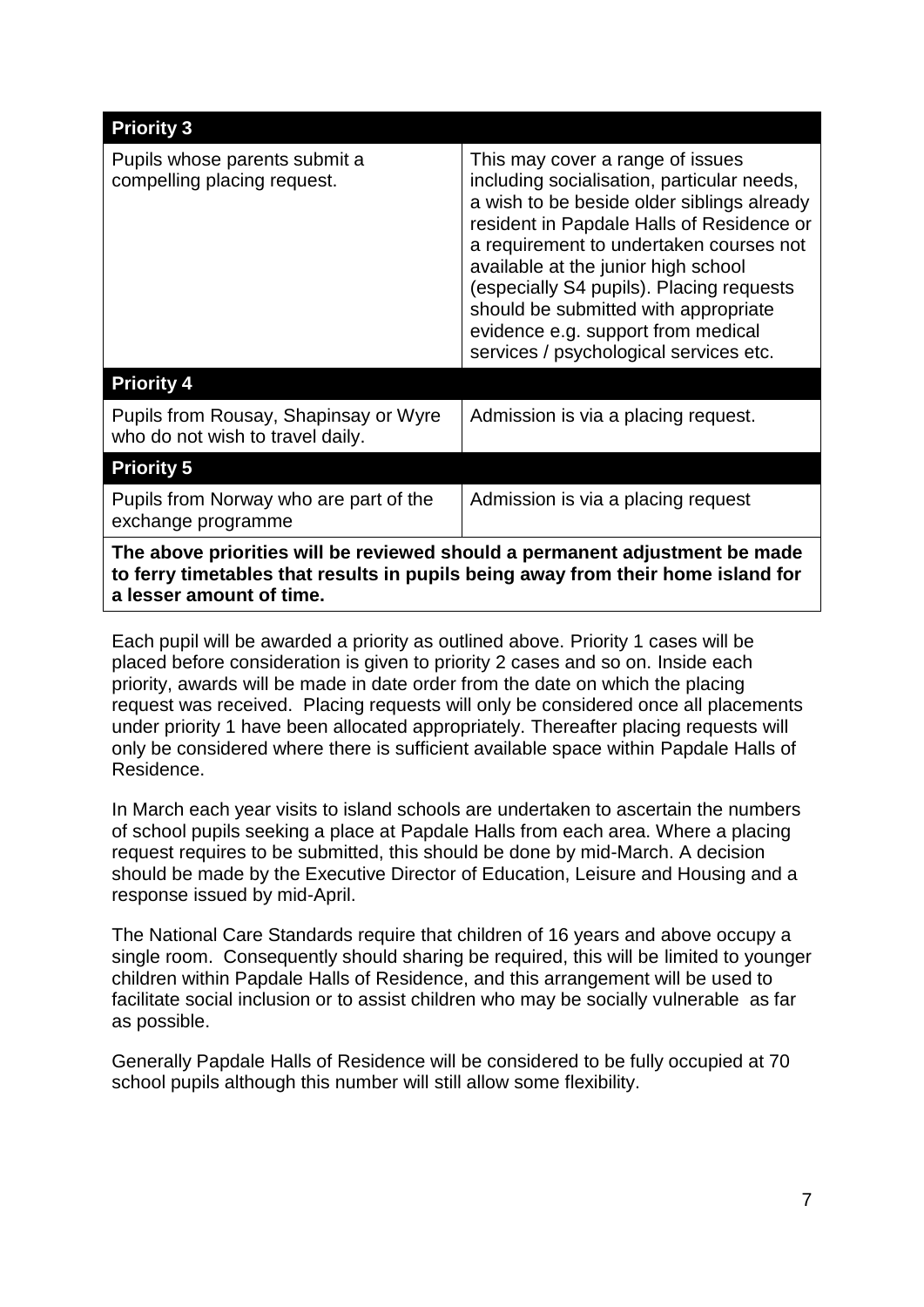## <span id="page-7-0"></span>**6. Accessibility and Flexibility**

Within Papdale Halls of Residence are 5 accessible rooms for pupils with mobility issues. Placement will be in accordance with need and equally in line with the priorities outlined above. Where possible, provided no pupil is being adversely affected, an accessible vacancy will be held to meet the needs of anyone who requires such a room throughout the year as a result of injury etc. In addition another vacant room should be held to allow flexibility in the event of damage to a room or difficulties arising amongst residents who are sharing.

Where, due to height, a resident requires a bed that is longer than standard i.e. one that is 2 metres 5.74 cm / 6 feet 9 inches in length, this will be provided in line with need.

Full-time residents will always be prioritised over visitors. However, should vacancies allow, every attempt will be made to provide overnight accommodation for children from isles who are en-route to or from a school trip and their teachers.

Only school pupils will be entitled to reside in Papdale Halls of Residence, no school staff or adults who are not school pupils will be entitled to reside in Papdale Halls of Residence for any reason with the exception of teachers or other staff accompanying children from the isles who are en-route to or from a school trip.

## <span id="page-7-1"></span>**7. Appeals**

Where an offer of accommodation is with-held from an applicant or the applicant disagrees with the category of priority, they have the right to appeal against that decision. Details of the appeal system are given in Appendix 2.

The applicant should be made aware of their right to appeal and be advised that independent agencies such as the Citizen's Advice Bureau and Advocacy Orkney can assist them with this process if they wish.

In the first instance applicants should discuss the reasons why they feel their pass is incorrect with staff within Education, Leisure and Housing at Orkney Islands Council, to ensure all relevant information has been taken into account. If the applicant still remains unsatisfied they should submit an appeal.

Applicants should notify the Executive Director of Education, Leisure and Housing in writing, or verbally, as to the reasons why they feel their placing request has been assessed incorrectly. This may include details of any independent agencies they feel may be able to support their application. Where such an appeal is received it will be acknowledged within two working days. Following receipt of the appeal the Executive Director of Education, Leisure and Housing will write to the applicant with his decision within fourteen days.

If it is decided to amend the decision, then the applicant will be notified in writing, and their details updated accordingly.

Where the decision is made to uphold the decision to remain with the original assessment, the applicant will be notified in writing of this.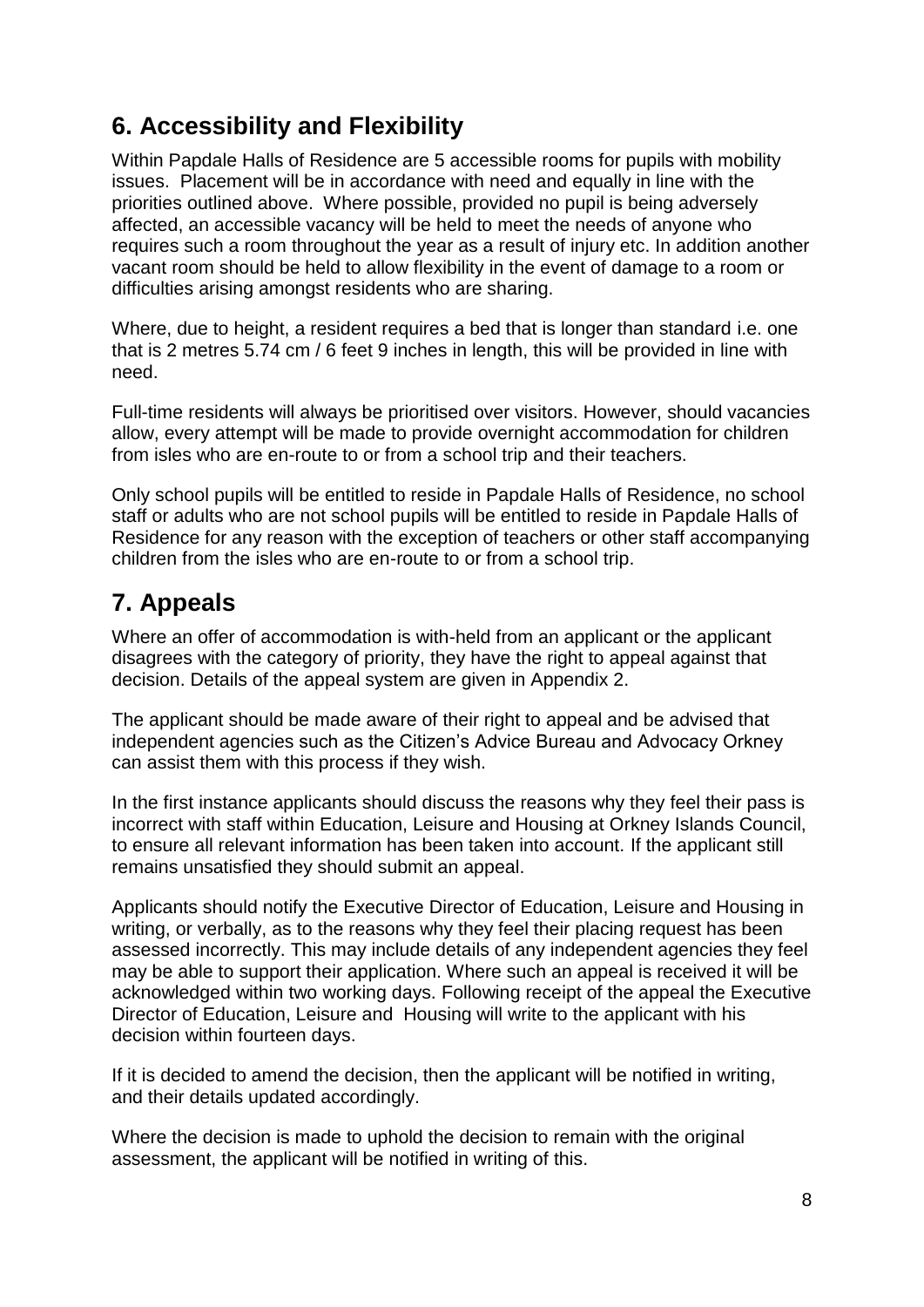## <span id="page-8-0"></span>**Appendices**

- Appendix 1: Legal and Good Practice Framework.
- Appendix 2: Performance Indicators.
- Appendix 3: Consultation Arrangements.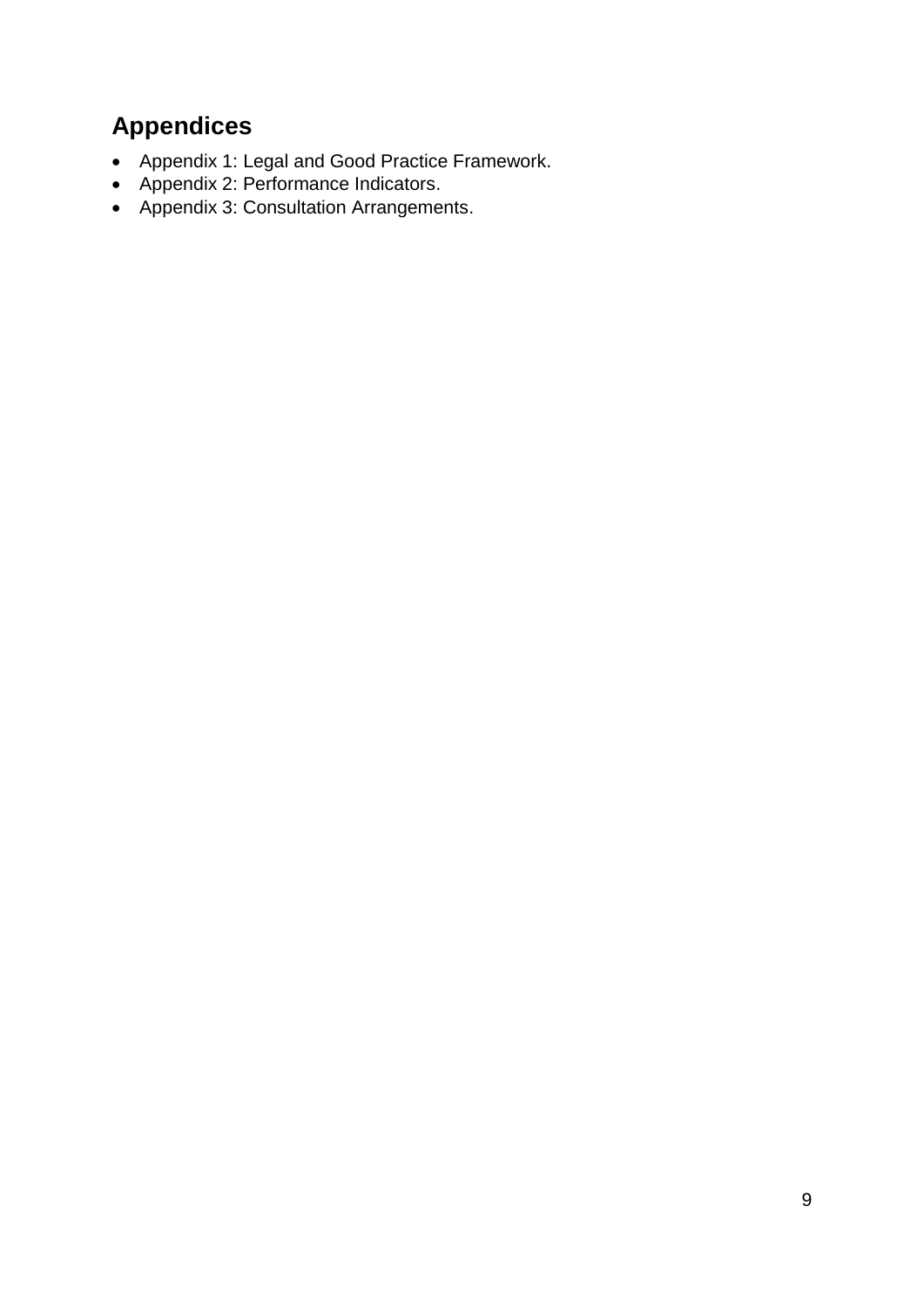## <span id="page-9-0"></span>**Appendix 1: Legal and Good Practice Framework**

This section provides details of key legislation that is used in respect of school care accommodation services.

- Education (Scotland) Act 1980.
- Children (Scotland) Act 1995.
- Equality Act 2010.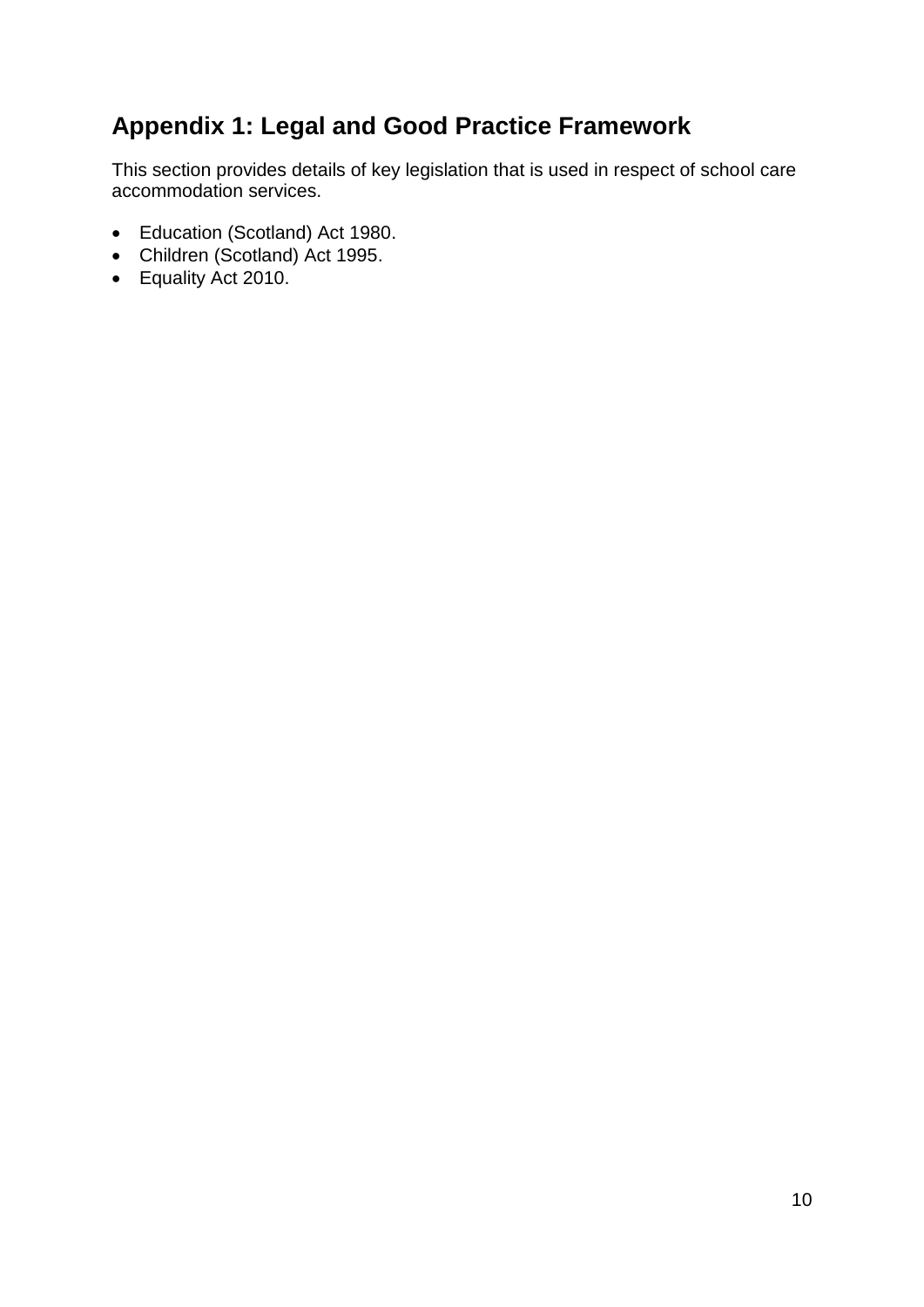## <span id="page-10-0"></span>**Appendix 2: Performance Indicators**

- Number of school pupils by area.
- Number of placing requests by area and reason.
- Number of placing requests accepted, by area and reason.
- Number of placing requests refused, by area and reason.
- All the above by equality group.
- Record of use of additional space (i.e. capacity over 70 spaces).Appendix 3: Consultation Arrangements